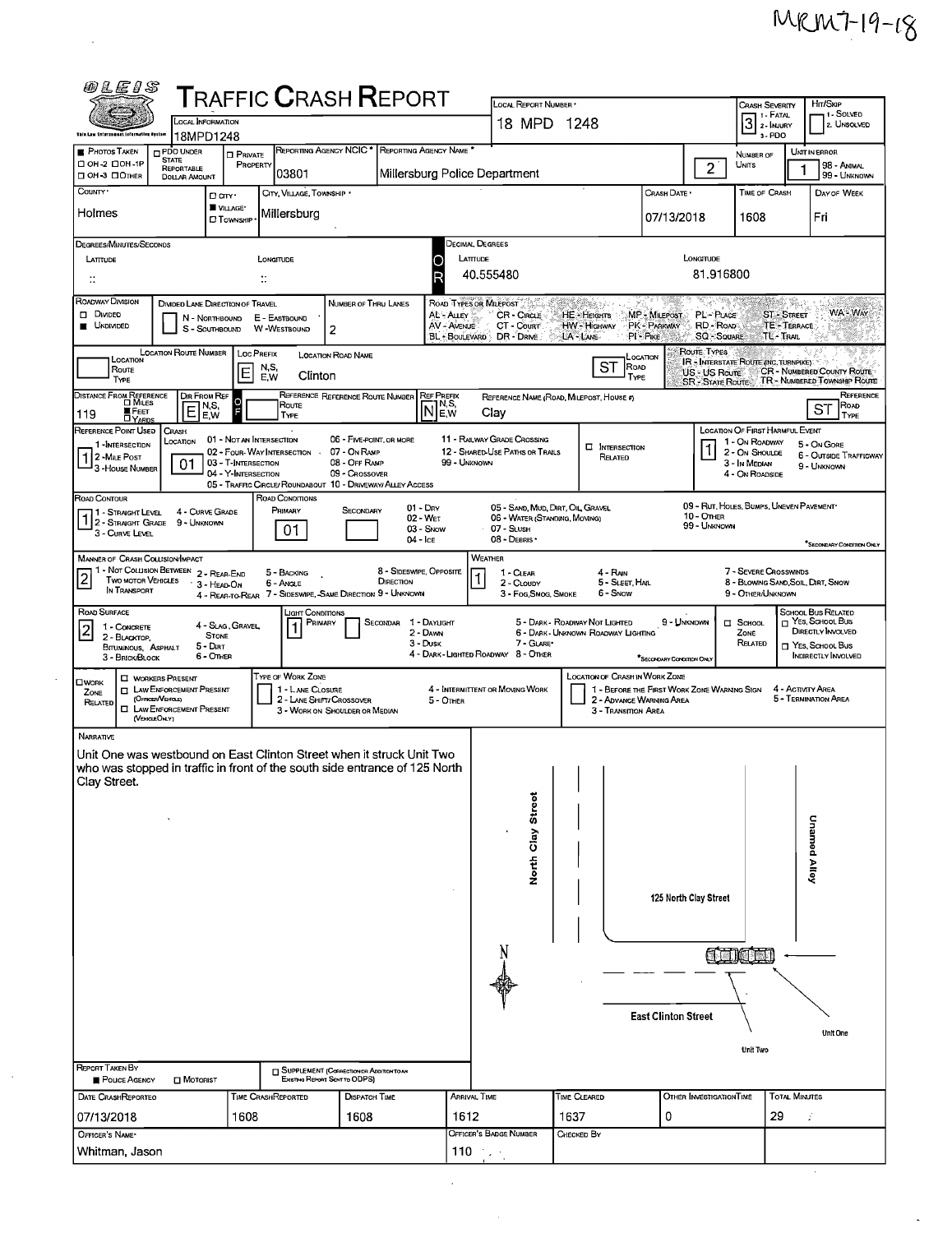| <i>©LE1S</i>                                                                                                                                                                     |                                                | <b>NIT</b>                                                            |                            |                                                                      |                                              |                                                                                                                              |                                                               |                                                                                   |                                                        |                                                                                                 |                                                                                                                                                        |                                                         |                                                |               |  |  |  |
|----------------------------------------------------------------------------------------------------------------------------------------------------------------------------------|------------------------------------------------|-----------------------------------------------------------------------|----------------------------|----------------------------------------------------------------------|----------------------------------------------|------------------------------------------------------------------------------------------------------------------------------|---------------------------------------------------------------|-----------------------------------------------------------------------------------|--------------------------------------------------------|-------------------------------------------------------------------------------------------------|--------------------------------------------------------------------------------------------------------------------------------------------------------|---------------------------------------------------------|------------------------------------------------|---------------|--|--|--|
|                                                                                                                                                                                  |                                                |                                                                       |                            |                                                                      |                                              |                                                                                                                              |                                                               |                                                                                   |                                                        | LOCAL REPORT NUMBER                                                                             | 18 MPD 1248                                                                                                                                            |                                                         |                                                |               |  |  |  |
| <b>UNT NUMBER</b>                                                                                                                                                                |                                                |                                                                       |                            | OWNER NAME: LAST, FIRST, MIDDLE ( C) SAME AS DRIVER )                |                                              |                                                                                                                              |                                                               |                                                                                   |                                                        | <b>OWNER PHONE NUMBER</b>                                                                       | <b>DAMAGE SCALE</b>                                                                                                                                    |                                                         | <b>DAMAGE AREA</b><br>FRONT                    |               |  |  |  |
|                                                                                                                                                                                  |                                                | Mcculloch, Connie, L                                                  |                            |                                                                      |                                              |                                                                                                                              | 330-473-0323                                                  |                                                                                   | $\overline{2}$                                         |                                                                                                 |                                                                                                                                                        |                                                         |                                                |               |  |  |  |
| OWNER ADDRESS: CITY, STATE, ZIP                                                                                                                                                  |                                                |                                                                       | <b>CISAME AS DRIVER</b> )  |                                                                      |                                              |                                                                                                                              |                                                               |                                                                                   |                                                        |                                                                                                 |                                                                                                                                                        |                                                         |                                                |               |  |  |  |
| 142 N MONROE ST, Millersburg, OH, 44654                                                                                                                                          |                                                |                                                                       |                            |                                                                      |                                              |                                                                                                                              |                                                               |                                                                                   |                                                        |                                                                                                 | 1 - NONE                                                                                                                                               | α                                                       |                                                |               |  |  |  |
| LP STATE                                                                                                                                                                         | <b>LICENSE PLATE NUMBER</b>                    |                                                                       |                            |                                                                      |                                              | <b>VEHICLE TOENTIFICATION NUMBER</b>                                                                                         |                                                               |                                                                                   |                                                        | # Occupants                                                                                     | $2 -$ MINOR                                                                                                                                            |                                                         |                                                |               |  |  |  |
| OH                                                                                                                                                                               | F486094                                        |                                                                       |                            |                                                                      |                                              | 5NPEC4AC2BH102550                                                                                                            |                                                               |                                                                                   |                                                        |                                                                                                 | 3 - FUNCTIONAL                                                                                                                                         | о                                                       | ۵                                              |               |  |  |  |
| <b>VEHICLE YEAR</b><br><b>VERICLE MAKE</b>                                                                                                                                       |                                                |                                                                       |                            |                                                                      |                                              | VEHICLE MODEL                                                                                                                |                                                               |                                                                                   | <b>VEHICLE COLOR</b>                                   |                                                                                                 | 4 - DISABUNG                                                                                                                                           |                                                         |                                                |               |  |  |  |
| 2011<br>Hvundai<br><b>INSURANCE COMPANY</b><br>PROOF OF                                                                                                                          |                                                |                                                                       |                            |                                                                      |                                              | Accent<br>POLICY NUMBER                                                                                                      | <b>BLK</b>                                                    |                                                                                   |                                                        | ۵                                                                                               |                                                                                                                                                        | ่อ                                                      |                                                |               |  |  |  |
| INSURANCE<br>SHOWN                                                                                                                                                               | Allstate                                       |                                                                       |                            |                                                                      |                                              | 800-255-7828                                                                                                                 |                                                               | Towed By                                                                          |                                                        |                                                                                                 | 9 - UNKNOWN                                                                                                                                            |                                                         | O<br>FEAR                                      |               |  |  |  |
| CARRIER NAME, ADDRESS, CITY, STATE, ZIP                                                                                                                                          |                                                |                                                                       |                            |                                                                      |                                              |                                                                                                                              |                                                               |                                                                                   |                                                        |                                                                                                 |                                                                                                                                                        |                                                         |                                                | CARRIER PHONE |  |  |  |
| <b>USDOT</b>                                                                                                                                                                     |                                                | VEHICLE WEIGHT GVWR/GCWR                                              |                            |                                                                      |                                              | CARGO BODY TYPE                                                                                                              |                                                               |                                                                                   |                                                        | <b>TRAFFICWAY DESCRIPTION</b>                                                                   |                                                                                                                                                        |                                                         |                                                |               |  |  |  |
| HM PLACARD ID NO.                                                                                                                                                                |                                                |                                                                       | 2 - 10,001 To 26,000K Las  | 1 - LESS THAN OR EQUALTO 10K LBS                                     |                                              | 01 - No CARGO BOOY TYPE/NOT APPLICABL 09 - POLE<br>02 - Bus/VAN (9-15 SEATS, INC DRIVER) 10 - CARGO TANK                     |                                                               | 11 - FLAT BED                                                                     |                                                        |                                                                                                 | 1 - T WO-WAY, NOT DIVIDED<br>1 2 - T WO-WAY, NOT DIVIDED, CONTINUOUS LEFT TURN LANE                                                                    |                                                         |                                                |               |  |  |  |
|                                                                                                                                                                                  |                                                |                                                                       | 3 - More THAN 26,000K LBS. |                                                                      |                                              | 03 - Bus (15+ Seats, Inc Driver)<br>04 - VEHICLE TOWING ANOTHER VEHICLE<br>05 - Logging                                      |                                                               | 12 - Dump<br>13 - CONCRETE MIXER                                                  |                                                        |                                                                                                 | 3 - T WO-WAY, DIVIDED, UNPROTECTED (PAINTED OR GRASS > AFT.) MEDIA<br>4 - T WO-WAY, DIVIDED, POSITIVE MEDIAN BARRIER                                   |                                                         |                                                |               |  |  |  |
|                                                                                                                                                                                  |                                                |                                                                       | <b>HAZARDOUS MATERIAL</b>  |                                                                      |                                              | 06 - INTERMODAL CONTAINER CHASIS<br>07 - CARGO VAN ENCLOSED BOX                                                              |                                                               | 14 - AUTO TRANSPORTER                                                             |                                                        |                                                                                                 | 5 - ONE-WAY TRAFFICWAY                                                                                                                                 |                                                         |                                                |               |  |  |  |
| <b>HM CLASS</b><br><b>CI RELATED</b><br><b>NUMBER</b><br>NON-MOTORIST LOCATION PRIOR TO IMPACT                                                                                   |                                                |                                                                       |                            |                                                                      |                                              | 08 - GRAIN, CHIPS, GRAVEL                                                                                                    |                                                               | 15 - GARBAGE /REFUSE<br>99 - OTHER/UNKNOWN                                        |                                                        | <b>CI HIT / SKIP UNIT</b>                                                                       |                                                                                                                                                        |                                                         |                                                |               |  |  |  |
|                                                                                                                                                                                  |                                                | 01 - INTERSECTION - MARKED CROSSWAL                                   |                            | Type of Use                                                          | UNIT TYPE                                    | Passenger Vehicles (lebs than 9 passengers MediHeavy Trucks or Combo Units > 10k lbs BusWawLino(9 or More Including Driver)) |                                                               |                                                                                   |                                                        |                                                                                                 |                                                                                                                                                        |                                                         |                                                |               |  |  |  |
|                                                                                                                                                                                  | 03 - INTERSECTION OTHER                        | 02 - INTERSECTION - NO CROSSWALK                                      |                            | 1                                                                    |                                              | 03<br>01 - Sub-COMPACT                                                                                                       |                                                               |                                                                                   |                                                        | 13 - SINGLE UNIT TRUCK OR VAN 2AXLE, 6 TIRES 21 - BUS/VAN (9-15 SEATS, INC DRIVER)              |                                                                                                                                                        |                                                         |                                                |               |  |  |  |
|                                                                                                                                                                                  |                                                | 04 - MIDBLOCK - MARKED CROSSWALK<br>05 - TRAVEL LANE - OTHER LOCATION |                            | 1 - PERSONAL<br>2 - COMMERCIAL                                       |                                              | 02 - COMPACT<br>99 - UNKNOWN 03 - MID SIZE<br>OR HIT/SKIP                                                                    |                                                               |                                                                                   |                                                        | 15 - SINGLE UNIT TRUCK / TRAILER                                                                | 22 - Bus (15+ Seats, Inc Driver)<br>14 - Single Unit Truck 3+ Axles<br>NON-MOTORIST<br>23 - ANIMAL WITH RIDER<br>24 - ANIMAL WITH BUGGY, WAGON, SURREY |                                                         |                                                |               |  |  |  |
|                                                                                                                                                                                  | 06 - BIGYCLE LANE<br>07 - SHOULDER ROADSIDE    |                                                                       |                            | 3 - GOVERNMENT                                                       |                                              | 04 - Fuu, Size<br>05 - MINIVAN                                                                                               |                                                               |                                                                                   |                                                        | 16 - TRUCK/TRACTOR (BOSTAIL)<br>17 - TRACTOR/SEMI-TRAILER                                       |                                                                                                                                                        |                                                         |                                                |               |  |  |  |
|                                                                                                                                                                                  | 08 - SIDEWALK<br>09 - MEDIAN/CROSSING ISLAND   |                                                                       |                            |                                                                      |                                              | 06 - Sport Utility Vehicle<br>07 - Pickup                                                                                    |                                                               |                                                                                   |                                                        | 18 - TRACTOR/DOUBLE<br>19 - TRACTOR/TRIPLES                                                     | 25 - BICYCLE/PEDACYCLIST<br>26 - PEDESTRIAN/SKATER                                                                                                     |                                                         |                                                |               |  |  |  |
|                                                                                                                                                                                  | 10 - DRIVE WAY ACCESS                          | 11 - SHARED-USE PATH OR TRAIL                                         |                            | <b>EIN EMERGENCY</b><br><b>RESPONSE</b>                              |                                              | $08 - V_{AN}$<br>09 - MOTORCYCLE                                                                                             |                                                               |                                                                                   | 20 - OTHER MEDIHEAVY VEHICLE                           | 27 - OTHER NON-MOTORIST                                                                         |                                                                                                                                                        |                                                         |                                                |               |  |  |  |
|                                                                                                                                                                                  | 12 - NON-TRAFFICWAY AREA<br>99 - OTHER/UNKNOWN |                                                                       |                            |                                                                      |                                              | 10 - MOTORIZED BICYCLE<br>11 - SNOWHOBILE/ATV                                                                                |                                                               |                                                                                   | HASHM PLACARD                                          |                                                                                                 |                                                                                                                                                        |                                                         |                                                |               |  |  |  |
| SPECIAL FUNCTION 01 - NONE                                                                                                                                                       |                                                |                                                                       |                            | 09 - AMBULANCE                                                       |                                              | 12 - OTHER PASSENGER VEHICLE<br>17 - FARM VEHICLE                                                                            |                                                               | MOST DAMAGED AREA                                                                 |                                                        |                                                                                                 |                                                                                                                                                        |                                                         | ACTION                                         |               |  |  |  |
| 02 - Taxi<br>$10 -$ Fine<br>01<br>03 - RENTAL TRUCK (OVER 10KLBS)<br>11 - HIGHWAY/MAINTENANCE                                                                                    |                                                |                                                                       |                            |                                                                      | <b>18 - FARM EQUIPMENT</b><br>19 - MOTORHOME | 08 - Left Side<br>09 - LEFT FRONT                                                                                            |                                                               | 99 - UNKNOWN                                                                      | 3                                                      | 1 - Non-Contact<br>2 - Non-Colusion                                                             |                                                                                                                                                        |                                                         |                                                |               |  |  |  |
| 04 - Bus - SCHOOL (PUBLIC OR PRIVATE) 12 - MILITARY<br>05 - Bus - Transit<br>13 - Pouce<br>06 - Bus - CHARTER<br>14 - Pusuc Unury<br>07 - Bus - SHUTTLE<br>15 - Other Government |                                                |                                                                       |                            |                                                                      |                                              | 20 - Gour Cart<br>21 - TRAIN                                                                                                 |                                                               | 10 - TOP AND WINDOWS<br>$3 -$ Striking<br>11 - UNDERCARRIAGE<br>4 - Struck        |                                                        |                                                                                                 |                                                                                                                                                        |                                                         |                                                |               |  |  |  |
|                                                                                                                                                                                  |                                                |                                                                       |                            |                                                                      |                                              | 22 - OTHER (EXPLAIN IN NARATIVE)                                                                                             | 12 - LOAD/TRAILER<br>13-TOTAL (ALL AREAS)                     |                                                                                   |                                                        |                                                                                                 | 5 - STRIKING/STRUCK                                                                                                                                    |                                                         |                                                |               |  |  |  |
|                                                                                                                                                                                  | 08 - Bus - Other                               |                                                                       |                            | 16 - CONSTRUCTION EOIP.                                              |                                              |                                                                                                                              | 02                                                            | 06 - REAR CENTER<br>07 - LEFT REAR                                                |                                                        | 14 - OTHER                                                                                      |                                                                                                                                                        |                                                         | 9 - Ungovovni                                  |               |  |  |  |
| PRE- Crash Actions<br>01                                                                                                                                                         | <b>MOTORIST</b>                                |                                                                       |                            |                                                                      |                                              |                                                                                                                              |                                                               | NON-MOTORIST                                                                      |                                                        |                                                                                                 |                                                                                                                                                        |                                                         |                                                |               |  |  |  |
|                                                                                                                                                                                  |                                                | 01 - STRAIGHT AHEAD<br>02 - BACKING                                   |                            | 07 - MAKING U-TURN<br>08 - ENTERING TRAFFIC LANE                     |                                              | 13 - Negotiating a Curve<br>14 - OTHER MOTORIST ACTIO                                                                        |                                                               |                                                                                   |                                                        | 15 - ENTERING OR CROSSING SPECIFIED LOCATIO<br>16 - WALKING, RUNNING, JOGGING, PLAYING, CYCLING |                                                                                                                                                        | 21 - OTHER NON-MOTORIST ACTION                          |                                                |               |  |  |  |
| 99 - UNKNOWN                                                                                                                                                                     |                                                | 03 - CHANGING LANES<br>04 - OVERTAKING/PASSING                        |                            | 09 - LEAVING TRAFFIC LANE                                            |                                              |                                                                                                                              |                                                               | 17 - WORKING                                                                      |                                                        |                                                                                                 |                                                                                                                                                        |                                                         |                                                |               |  |  |  |
|                                                                                                                                                                                  |                                                | 05 - MAKING RIGHT TURN<br>06 - MAKING LEFT TURN                       |                            | 10 - PARKED<br>11 - SLOWING OR STOPPED IN TRAFFIC<br>12 - DRIVERLESS |                                              |                                                                                                                              |                                                               |                                                                                   | 18 - Pushing Vehicle<br>20 - STANDING                  | 19 - APPROACHING OR LEAVING VEHICLE                                                             |                                                                                                                                                        |                                                         |                                                |               |  |  |  |
| CONTRIBUTING CIRCUMSTANCE                                                                                                                                                        |                                                |                                                                       |                            |                                                                      |                                              |                                                                                                                              |                                                               |                                                                                   |                                                        |                                                                                                 | <b>VEHICLE DEFECTS</b>                                                                                                                                 |                                                         |                                                |               |  |  |  |
| PRIMARY                                                                                                                                                                          | Motorist<br>01 - None                          |                                                                       |                            | 11 - IMPROPER BACKING                                                |                                              |                                                                                                                              | NON-MOTORIST                                                  | 22 - Nove                                                                         |                                                        |                                                                                                 |                                                                                                                                                        | 01 - TURN SIGNALS<br>02 - HEAD LAMPS                    |                                                |               |  |  |  |
| 09                                                                                                                                                                               |                                                | 02 - FAILURE TO YIELD<br>03 - Ran Reo Ligim                           |                            |                                                                      |                                              | 12 - IMPROPER START FROM PARKED POSITION<br>13 - STOPPED OR PARKED ILLEGALLY                                                 |                                                               | 23 - IMPROPER CROSSING<br>24 - DARTING                                            |                                                        |                                                                                                 | 03 - TAIL LAMPS                                                                                                                                        |                                                         |                                                |               |  |  |  |
| SECONDARY                                                                                                                                                                        |                                                | 04 - RAN STOP SIGN<br>05 - Exceeded Speed Limit                       |                            |                                                                      |                                              | 14 - OPERATING VEHICLE IN NEGLIGENT MANNER<br>15 - Swering to Avoid (Due to External Conditions)                             |                                                               | 25 - LYING ANDJOR LLEGALLY IN ROADWAY<br>26 - FALURE TO YIELD RIGHT OF WAY        |                                                        | 04 - BRAKES<br>05 - STEERING<br>06 - TIRE BLOWOUT                                               |                                                                                                                                                        |                                                         |                                                |               |  |  |  |
|                                                                                                                                                                                  |                                                | 06 - UNSAFE SPEED<br>07 - IMPROPER TURN                               |                            | 17 - FALURE TO CONTROL                                               |                                              | 16 - WRONG SIDE/WRONG WAY                                                                                                    |                                                               | 27 - NOT VISIBLE (DARK CLOTHING)<br>28 - INATTENTIVE                              |                                                        |                                                                                                 | 07 - WORN OR SUCK TIRES                                                                                                                                |                                                         |                                                |               |  |  |  |
|                                                                                                                                                                                  |                                                | 08 - LEFT OF CENTER<br>09 - Followed Too Closely/ACDA                 |                            | 18 - VISION OBSTRUCTION                                              |                                              | 19 - OPERATING DEFECTIVE EQUIPMENT                                                                                           | 29 - FAILURE TO OBEY TRAFFIC SIGNS                            |                                                                                   | 08 - TRAILER EQUIPMENT DEFECTIVE<br>09 - MOTOR TROUBLE |                                                                                                 |                                                                                                                                                        |                                                         |                                                |               |  |  |  |
| 99 - UNKNOWN                                                                                                                                                                     |                                                | 10 - IMPROPER LANE CHANGE<br>PASSING OFF ROAD                         |                            |                                                                      |                                              | 20 - LOAD SHIFTING/FALLING/SPILLING<br>21 - OTHER IMPROPER ACTION                                                            |                                                               | /SIGNALS/OFFICER<br>30 - WRONG SIDE OF THE ROAD<br>31 - OTHER NON-MOTORIST ACTION |                                                        |                                                                                                 |                                                                                                                                                        | 10 - DISABLED FROM PRIOR ACCIDENT<br>11 - OTHER DEFECTS |                                                |               |  |  |  |
| <b>SEQUENCE OF EVENTS</b>                                                                                                                                                        |                                                |                                                                       |                            |                                                                      |                                              | <b>NON-COLUSION EVENTS</b>                                                                                                   |                                                               |                                                                                   |                                                        |                                                                                                 |                                                                                                                                                        |                                                         |                                                |               |  |  |  |
| 2<br>20                                                                                                                                                                          | з                                              |                                                                       |                            | 6                                                                    |                                              | 01 - OVERTURN/ROLLOVER<br>02 - FIRE/EXPLOSION                                                                                |                                                               | 06 - EQUIPMENT FALURE                                                             | (BLOWN TIRE, BRAKE FAILURE, ETC)                       |                                                                                                 | 10 - Cross Median<br>11 - Cross Center Line                                                                                                            |                                                         |                                                |               |  |  |  |
| FIRST<br>HARMFUL <sup>1</sup>                                                                                                                                                    | Harnful                                        | Most                                                                  |                            | 99 - UNKNOWN                                                         |                                              | 03 - IMMERSION<br>04 - Jackionife                                                                                            |                                                               | 07 - SEPARATION OF UNITS<br>08 - RAN OFF ROAD RIGHT                               |                                                        |                                                                                                 | OPPOSITE DIRECTION OF TRAVEL<br>12 - DOWNHILL RUNAWAY                                                                                                  |                                                         |                                                |               |  |  |  |
| EVENT                                                                                                                                                                            | Event                                          |                                                                       |                            |                                                                      |                                              | 05 - CARGO/EQUIPMENT LOSS OR SHIFT 09 - RAN OFF ROAD LEFT<br>COLLISION WITH FIXED, OBJECT                                    |                                                               |                                                                                   |                                                        |                                                                                                 | 13 - OTHER NON-COLLISION                                                                                                                               |                                                         |                                                |               |  |  |  |
| COLLISION WITH PERSON, VEHICLE OR OBJECT NOT FIXED                                                                                                                               |                                                |                                                                       |                            |                                                                      |                                              | 25 - IMPACT ATTENUATOR/CRASH CUSHION33 - MEDIAN CABLE BARRIER                                                                |                                                               |                                                                                   |                                                        |                                                                                                 | 41 - OTHER POST, POLE                                                                                                                                  | 48 - TREE                                               |                                                |               |  |  |  |
| 14 - PEDESTRIAN<br>21 - PARKED MOTOR VEHICLE<br>15 - PEDALOYCLE<br>22 - WORK ZONE MAINTENANCE EQUIPMENT                                                                          |                                                |                                                                       |                            |                                                                      |                                              | 26 - BRIDGE OVERHEAD STRUCTURE<br>27 - BRIDGE PIER OR ABUTMENT                                                               | 34 - MEDIAN GUARDRAIL BARRIER<br>35 - MEDIAN CONCRETE BARRIER | OR SUPPORT<br>42 - Culvert                                                        |                                                        | 49 - FIRE HYDRANT<br>50 - WORK ZONE MAINTENANCE                                                 |                                                                                                                                                        |                                                         |                                                |               |  |  |  |
| 23 - STRUCK BY FALLING, SHIFTING CARGO<br>16 - RAILWAY VEHICLE (TRAIN ENGINE)<br>17 - Anemal - Farm<br>OR ANYTHING SET IN MOTION BY A                                            |                                                |                                                                       |                            |                                                                      |                                              | 28 - BRIDGE PARAPET<br>36 - MEDIAN OTHER BARRIER<br>29 - BRIDGE RAIL<br>37 - Traffic Sign Post<br>38 - Overhead Sign Post    |                                                               |                                                                                   |                                                        |                                                                                                 | 43 - Cuna<br>44 - Олсн                                                                                                                                 |                                                         | <b>EQUIPMENT</b><br>51 - WALL BUILDING, TUNNEL |               |  |  |  |
| 18 - Annal - Deer<br>19 - ANIMAL-OTHER<br>20 - MOTOR VEHICLE IN TRANSPORT                                                                                                        |                                                |                                                                       | <b>MOTOR VEHICLE</b>       | 24 - OTHER MOVABLE OBJECT                                            |                                              | 30 - GUARDRAIL FACE<br>31 - GUARDRAILEND<br>32 - PORTABLE BARRIER                                                            |                                                               | 39 - Light/Luminaries Support<br>40 - Unury Pous                                  |                                                        |                                                                                                 | 45 - Embankment<br>46 - FENCE<br>47 - MAILBOX                                                                                                          |                                                         | 52 - OTHER FIXED OSJECT                        |               |  |  |  |
| UNIT SPEED                                                                                                                                                                       |                                                | Posteo Speen                                                          | TRAFFIC CONTROL            |                                                                      |                                              |                                                                                                                              |                                                               |                                                                                   |                                                        | <b>UMT DIRECTION</b>                                                                            |                                                                                                                                                        |                                                         |                                                |               |  |  |  |
| 2                                                                                                                                                                                | 25                                             |                                                                       | 01                         | 01 - No Controls                                                     |                                              | 07 - RALROAD CROSSBUCKS                                                                                                      |                                                               | 13 - CROSSWALK LINES                                                              |                                                        | FROM<br>То                                                                                      | 1 - North<br>$2 -$ South<br>4                                                                                                                          |                                                         | 5 - NORTHEAST<br>6 - NORTHWEST                 | 9 - UNKNOWN   |  |  |  |
|                                                                                                                                                                                  |                                                |                                                                       |                            | 02 - S TOP SIGN<br>03 - YIELD SIGN                                   |                                              | 08 - RAUROAD FLASHERS<br>09 - RAURDAD GATES                                                                                  | <b>15 - OTHER</b>                                             | 14 - WALK/DON'T WALK                                                              |                                                        |                                                                                                 | $3 - EAST$<br>4 - West                                                                                                                                 |                                                         | 7 - SOUTHEAST<br>8 - Soumwest                  |               |  |  |  |
| <b>E</b> STATED<br><b>CI ESTIMATED</b>                                                                                                                                           |                                                |                                                                       |                            | 04 - TRAFFIC SIGNAL<br>05 - TRAFFIC FLASHERS                         |                                              | 10 - COSTRUCTION BARRICADE<br>11 - PERSON (FLAGGER, OFFICER                                                                  | 16 - Not Reported                                             |                                                                                   |                                                        |                                                                                                 |                                                                                                                                                        |                                                         |                                                |               |  |  |  |
|                                                                                                                                                                                  |                                                |                                                                       |                            | 06 - SCHOOL ZONE                                                     |                                              | 12 - PAVEMENT MARKINGS                                                                                                       |                                                               |                                                                                   |                                                        |                                                                                                 |                                                                                                                                                        |                                                         |                                                |               |  |  |  |

 $\sim$   $\sim$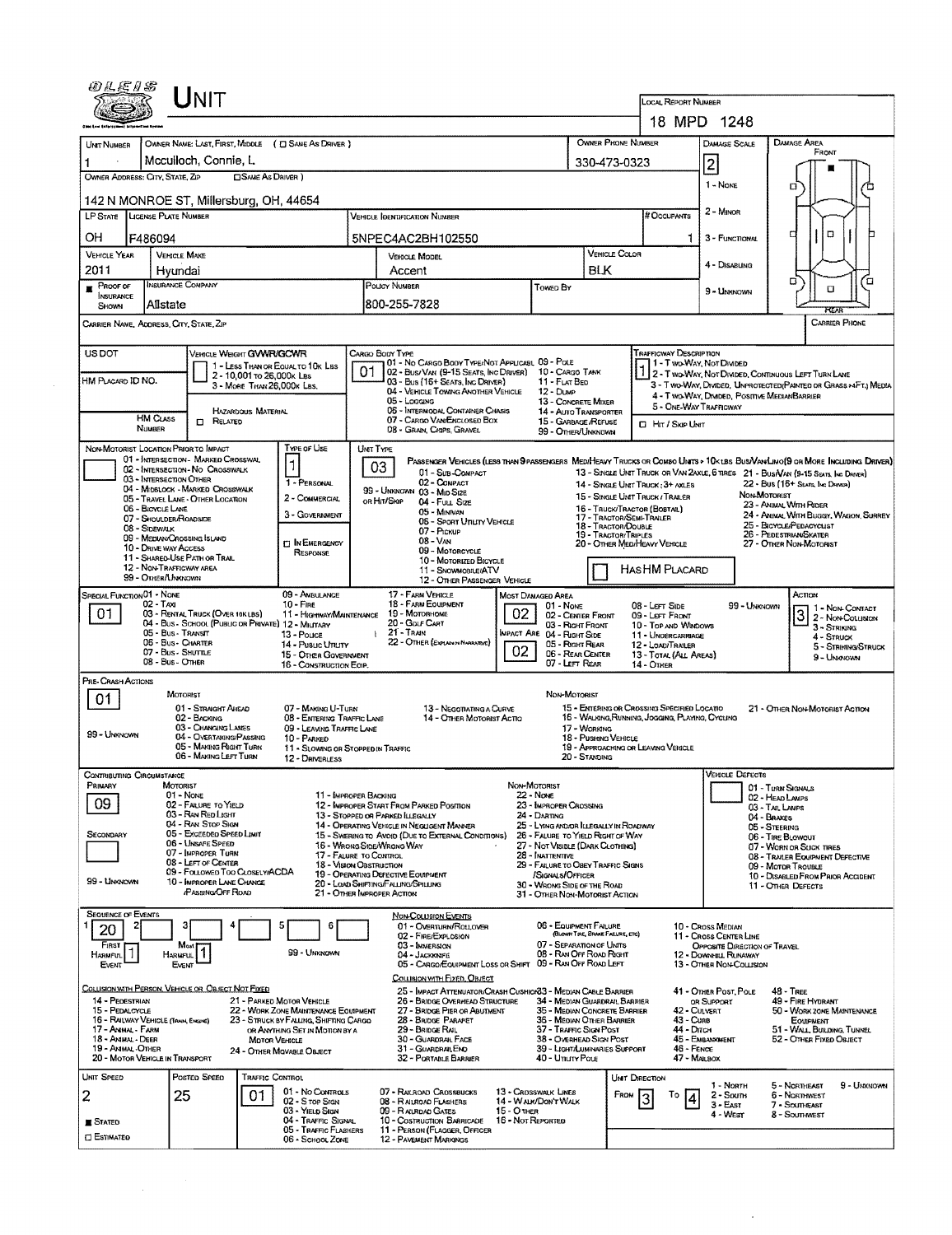| 田札にりぶ                                                                                                                                    |                                                | NIT                                                                     |                                                         |                                                      |                               |                                                                                                                                                                                |                                                                         |                      |                                                     |                                       |                 | <b>LOCAL REPORT NUMBER</b>                                                                                                                                 |                                                                                                                                  |                                                        |                                                                                                                              |  |  |  |  |
|------------------------------------------------------------------------------------------------------------------------------------------|------------------------------------------------|-------------------------------------------------------------------------|---------------------------------------------------------|------------------------------------------------------|-------------------------------|--------------------------------------------------------------------------------------------------------------------------------------------------------------------------------|-------------------------------------------------------------------------|----------------------|-----------------------------------------------------|---------------------------------------|-----------------|------------------------------------------------------------------------------------------------------------------------------------------------------------|----------------------------------------------------------------------------------------------------------------------------------|--------------------------------------------------------|------------------------------------------------------------------------------------------------------------------------------|--|--|--|--|
|                                                                                                                                          |                                                |                                                                         |                                                         |                                                      |                               |                                                                                                                                                                                |                                                                         |                      |                                                     |                                       |                 | 18 MPD 1248                                                                                                                                                |                                                                                                                                  |                                                        |                                                                                                                              |  |  |  |  |
| UNIT NUMBER                                                                                                                              |                                                |                                                                         |                                                         | OWNER NAME: LAST, FIRST, MIDDLE ( E SAME AS DRIVER ) |                               |                                                                                                                                                                                |                                                                         |                      |                                                     | OWNER PHONE NUMBER                    |                 |                                                                                                                                                            | <b>DAMAGE SCALE</b>                                                                                                              |                                                        | <b>DAMAGE AREA</b>                                                                                                           |  |  |  |  |
| 2                                                                                                                                        |                                                | KEMPTHORN INC.                                                          |                                                         |                                                      |                               |                                                                                                                                                                                |                                                                         |                      |                                                     | 330-363-6327                          |                 |                                                                                                                                                            | $\overline{2}$                                                                                                                   |                                                        | FRONT                                                                                                                        |  |  |  |  |
| OWNER ADDRESS: CITY, STATE, ZIP                                                                                                          |                                                |                                                                         |                                                         |                                                      |                               |                                                                                                                                                                                |                                                                         |                      |                                                     | o                                     |                 |                                                                                                                                                            |                                                                                                                                  |                                                        |                                                                                                                              |  |  |  |  |
| 1461 CLEVELAND AVE, Canton, OH, 44703                                                                                                    |                                                |                                                                         |                                                         |                                                      |                               |                                                                                                                                                                                |                                                                         |                      |                                                     |                                       |                 | 1 - Nove<br>$2 -$ MiNDR                                                                                                                                    |                                                                                                                                  | ۵                                                      |                                                                                                                              |  |  |  |  |
| LP STATE                                                                                                                                 | LICENSE PLATE NUMBER                           |                                                                         |                                                         |                                                      |                               | <b>VEHICLE IDENTIFICATION NUMBER</b>                                                                                                                                           |                                                                         |                      |                                                     |                                       |                 | # Occupants                                                                                                                                                |                                                                                                                                  |                                                        |                                                                                                                              |  |  |  |  |
| ОH                                                                                                                                       | EQN2553                                        |                                                                         |                                                         |                                                      |                               | 3VW2B7AJ7HM300935                                                                                                                                                              |                                                                         |                      |                                                     |                                       |                 | 2                                                                                                                                                          | 3 - FUNCTIONAL                                                                                                                   |                                                        | α<br>о                                                                                                                       |  |  |  |  |
| <b>VEHICLE YEAR</b>                                                                                                                      | <b>VEHICLE MAKE</b>                            |                                                                         |                                                         |                                                      |                               | <b>VEHICLE MODEL</b>                                                                                                                                                           |                                                                         |                      |                                                     | VEHICLE COLOR                         |                 |                                                                                                                                                            |                                                                                                                                  |                                                        |                                                                                                                              |  |  |  |  |
| 2017                                                                                                                                     |                                                | Volkswagen                                                              |                                                         |                                                      |                               | Jetta                                                                                                                                                                          |                                                                         |                      |                                                     | BLK                                   |                 |                                                                                                                                                            | 4 - DISABLING                                                                                                                    |                                                        |                                                                                                                              |  |  |  |  |
| PROOF OF<br><b>INSURANCE</b><br>SHOWN                                                                                                    | <b>INSURANCE COMPANY</b><br>Westfield          |                                                                         |                                                         |                                                      |                               | POLICY NUMBER<br>TRA0320068                                                                                                                                                    |                                                                         |                      | <b>Towed By</b>                                     |                                       |                 |                                                                                                                                                            | 9 - UNKNOWN                                                                                                                      | α<br>′0<br>RF AI                                       |                                                                                                                              |  |  |  |  |
| CARRIER NAME, ADORESS, CITY, STATE, ZIP                                                                                                  |                                                |                                                                         |                                                         |                                                      |                               |                                                                                                                                                                                |                                                                         |                      |                                                     |                                       |                 |                                                                                                                                                            |                                                                                                                                  |                                                        | <b>CARRIER PHONE</b>                                                                                                         |  |  |  |  |
| US DOT                                                                                                                                   |                                                | VEHICLE WEIGHT GVWR/GCWR                                                |                                                         |                                                      |                               | Cargo Body Type                                                                                                                                                                |                                                                         |                      |                                                     |                                       |                 | <b>TRAFFICWAY DESCRIPTION</b>                                                                                                                              |                                                                                                                                  |                                                        |                                                                                                                              |  |  |  |  |
|                                                                                                                                          |                                                |                                                                         |                                                         | 1 - LESS THAN OR EQUAL TO 10K LBS                    |                               | 01 - No CARGO BODY TYPE/NOT APPLICABL 09 - POLE<br>02 - Bus/Van (9-15 Seats, Inc Driver)                                                                                       |                                                                         |                      | 10 - CARGO TANK                                     |                                       |                 |                                                                                                                                                            | 1 - Two-Way, Not Divideo                                                                                                         |                                                        | 1 2 - T WO-WAY, NOT DIVIDED, CONTINUOUS LEFT TURN LANE                                                                       |  |  |  |  |
| HM PLACARD ID NO.                                                                                                                        |                                                |                                                                         | 2 - 10,001 To 26,000k Las<br>3 - MORE THAN 26,000K LBS. |                                                      |                               | 03 - Bus (16+ Seats, Inc DRIVER)<br>04 - VEHICLE TOWING ANOTHER VEHICLE                                                                                                        |                                                                         |                      | 11 - FLAT BED                                       |                                       |                 |                                                                                                                                                            |                                                                                                                                  |                                                        | 3 - T WO WAY, DIVIDED, UNFROTECTED (PAINTED OR GRASS >4FT.) MEDIA                                                            |  |  |  |  |
|                                                                                                                                          |                                                |                                                                         |                                                         |                                                      |                               | 05 - Logging                                                                                                                                                                   |                                                                         |                      | 12 - DUMP<br>13 - CONCRETE MIXER                    |                                       |                 | 5 - ONE-WAY TRAFFICWAY                                                                                                                                     | 4 - Two-Way, DIMDED, POSITIVE MEDIAN BARRIER                                                                                     |                                                        |                                                                                                                              |  |  |  |  |
|                                                                                                                                          | <b>HM CLASS</b>                                | 0<br>Related                                                            | HAZARDOUS MATERIAL                                      |                                                      |                               | 06 - INTERMOOAL CONTAINER CHASIS<br>07 - CARGO VAN ENCLOSED BOX                                                                                                                |                                                                         |                      | 14 - AUTO TRANSPORTER                               |                                       |                 | <b>D</b> Har / Skip Unit                                                                                                                                   |                                                                                                                                  |                                                        |                                                                                                                              |  |  |  |  |
|                                                                                                                                          | NUMBER                                         |                                                                         |                                                         |                                                      |                               |                                                                                                                                                                                | 15 - GARBAGE /REPUSE<br>08 - GRAIN, CHIPS, GRAVEL<br>99 - OTHER/UNKNOWN |                      |                                                     |                                       |                 |                                                                                                                                                            |                                                                                                                                  |                                                        |                                                                                                                              |  |  |  |  |
| NON-MOTORIST LOCATION PRIOR TO IMPACT                                                                                                    |                                                |                                                                         |                                                         | TYPE OF USE                                          |                               | UNT TYPE                                                                                                                                                                       |                                                                         |                      |                                                     |                                       |                 |                                                                                                                                                            |                                                                                                                                  |                                                        |                                                                                                                              |  |  |  |  |
|                                                                                                                                          |                                                | 01 - INTERSECTION - MARKED CROSSWAL<br>02 - INTERSECTION - NO CROSSWALK |                                                         | $\mathbf{1}$                                         |                               | 03                                                                                                                                                                             | 01 - Sub-COMPACT                                                        |                      |                                                     |                                       |                 |                                                                                                                                                            |                                                                                                                                  |                                                        | PASSENGER VEHICLES (LESS THAN 9 PASSENGERS MEDIMEANY TRUCKS OR COMBO UNTS > 10K LBS BUS/VAV/LIMO(9 OR MORE INCLUDING DRIVER) |  |  |  |  |
|                                                                                                                                          | 03 - INTERSECTION OTHER                        | 04 - MIOBLOCK - MARKED CROSSWALK                                        |                                                         | 1 - PERSONAL                                         |                               | 02 - COMPACT<br>99 - UNKNOWN 03 - MID SIZE                                                                                                                                     |                                                                         |                      |                                                     |                                       |                 | 13 - SINGLE UNIT TRUCK OR VAN ZAXLE, 6 TIRES 21 - BUS/VAN (9-15 SEATE, INC DIRVER)<br>14 - SINGLE UNIT TRUCK: 3+ AXLES<br>22 - BUS (16+ SEATS, INC DRIVER) |                                                                                                                                  |                                                        |                                                                                                                              |  |  |  |  |
|                                                                                                                                          | 06 - BICYCLE LANE                              | 05 - TRAVEL LANE - OTHER LOCATION                                       |                                                         | 2 - COMMERCIAL                                       |                               | OR HIT/SKIP                                                                                                                                                                    | 04 - FULL SIZE                                                          |                      |                                                     |                                       |                 | 15 - SINGLE UNIT TRUCK / TRAILER                                                                                                                           |                                                                                                                                  | NON-MOTORIST                                           | 23 - ANIMAL WITH RIDER                                                                                                       |  |  |  |  |
|                                                                                                                                          | 07 - SHOULDER/ROADSIDE                         |                                                                         |                                                         | 3 - GOVERNMENT                                       |                               | 16 - TRUCK/TRACTOR (BOBTAL)<br>05 - MINIVAN<br>17 - TRACTOR/SEMI-TRAILER<br>18 - TRACTOR/DOUBLE<br>06 - SPORT UTILITY VEHICLE                                                  |                                                                         |                      |                                                     |                                       |                 |                                                                                                                                                            |                                                                                                                                  |                                                        | 24 - ANIMAL WITH BUGGY, WAGON, SURREY<br>25 - BICYCLE/PEDACYCLIST                                                            |  |  |  |  |
|                                                                                                                                          | 08 - Stoewalk                                  | 09 - Median/Crossing Island                                             |                                                         | IN EMERGENCY                                         |                               | 07 - Pickup<br>$08 - V_{AN}$                                                                                                                                                   |                                                                         | 19 - TRACTOR/TRIPLES |                                                     |                                       |                 | 26 - PEDESTRIAN SKATER                                                                                                                                     |                                                                                                                                  |                                                        |                                                                                                                              |  |  |  |  |
|                                                                                                                                          | 10 - DRIVE WAY ACCESS                          | 11 - SHARED-USE PATH OR TRAIL                                           |                                                         | RESPONSE                                             |                               | 09 - Motoncycle<br>10 - MOTORIZEO BICYCLE                                                                                                                                      |                                                                         |                      |                                                     |                                       |                 | 20 - OTHER MEDIHEAVY VEHICLE                                                                                                                               |                                                                                                                                  |                                                        | 27 - OTHER NON-MOTORIST                                                                                                      |  |  |  |  |
|                                                                                                                                          | 12 - NON-TRAFFICWAY AREA<br>99 - OTHER/UNKNOWN |                                                                         |                                                         |                                                      |                               |                                                                                                                                                                                | 11 - SNOWMOBILE/ATV                                                     |                      |                                                     |                                       |                 | Has HM PLACARD                                                                                                                                             |                                                                                                                                  |                                                        |                                                                                                                              |  |  |  |  |
| SPECIAL FUNCTION 01 - NOME                                                                                                               |                                                |                                                                         |                                                         | 09 ANBULANCE                                         |                               | 17 - FARM VEHICLE                                                                                                                                                              | 12 - OTHER PASSENGER VEHICLE                                            |                      | MOST DAMAGED AREA                                   |                                       |                 |                                                                                                                                                            |                                                                                                                                  |                                                        | Астом                                                                                                                        |  |  |  |  |
|                                                                                                                                          | $02 - T_A \times 1$                            |                                                                         |                                                         | $10 -$ Fine                                          |                               | 18 - FARM EOUPMENT<br>19 - Motorhome                                                                                                                                           |                                                                         | 06                   | $01 - None$                                         |                                       |                 | 08 - LEFT SIDE                                                                                                                                             |                                                                                                                                  | 99 - Unknown                                           | 1 - NDN-CONTACT                                                                                                              |  |  |  |  |
| 01<br>03 - RENTAL TRUCK (OVER 10KLBS)<br>11 - HIGHWAY/MAINTENANCE<br>04 - Bus - School (Public or Private) 12 - Military                 |                                                |                                                                         |                                                         |                                                      | 20 - Gour CART<br>$21 -$ TRAN |                                                                                                                                                                                |                                                                         |                      |                                                     | 02 - CENTER FRONT<br>03 - Right Front |                 | 09 - LEFT FRONT<br>10 - TOP AND WINDOWS                                                                                                                    |                                                                                                                                  |                                                        | 4 2 - NON-COLUSION<br>3 - STRIKING                                                                                           |  |  |  |  |
| 05 - Bus - Transit<br>13 - Pouce<br>06 - Bus - Charter<br>14 - Pusuc Unury                                                               |                                                |                                                                         |                                                         |                                                      |                               | 22 - OTHER (EXPLANDI NARRATIVE)                                                                                                                                                |                                                                         |                      | MPACT ARE 04 - RIGHT SIDE<br>05 - Right Rear        |                                       |                 | 11 - UNDERCARRIAGE<br>12 - LOAD/TRAILER                                                                                                                    |                                                                                                                                  |                                                        | 4 - STRUCK<br>5 - STRIKING/STRUCK                                                                                            |  |  |  |  |
| 07 - Bus - SHUTTLE<br>15 - OTHER GOVERNMENT<br>08 - Bus - OTHER<br>16 - CONSTRUCTION EOIP.                                               |                                                |                                                                         |                                                         |                                                      |                               | 06<br>06 - REAR CENTER<br>07 - LEFT REAR                                                                                                                                       |                                                                         |                      |                                                     |                                       |                 | 13 - TOTAL (ALL AREAS)<br>14 - Откев                                                                                                                       |                                                                                                                                  |                                                        | 9 - Unknown                                                                                                                  |  |  |  |  |
| PRE-CRASH ACTIONS                                                                                                                        |                                                |                                                                         |                                                         |                                                      |                               |                                                                                                                                                                                |                                                                         |                      |                                                     |                                       |                 |                                                                                                                                                            |                                                                                                                                  |                                                        |                                                                                                                              |  |  |  |  |
| 11                                                                                                                                       | MOTORIST                                       |                                                                         |                                                         |                                                      |                               |                                                                                                                                                                                |                                                                         |                      | Non-Motorist                                        |                                       |                 |                                                                                                                                                            |                                                                                                                                  |                                                        |                                                                                                                              |  |  |  |  |
|                                                                                                                                          |                                                | 01 - STRAIGHT AHEAD<br>02 - BACKING                                     |                                                         | 07 - MAKING U-TURN<br>08 - ENTERING TRAFFIC LANE     |                               | 13 - NEGOTIATING A CURVE<br>14 - OTHER MOTORIST ACTIO                                                                                                                          |                                                                         |                      |                                                     |                                       |                 |                                                                                                                                                            | 15 - ENTERING OR CROSSING SPECIFIED LOCATIO<br>21 - OTHER NON-MOTORIST ACTION<br>16 - WALKING RUMMING, JOGGING, PLAYING, CYCLING |                                                        |                                                                                                                              |  |  |  |  |
| 99 - UMKNOWN                                                                                                                             |                                                | 03 - CHANGING LANES                                                     |                                                         | 09 - LEAVING TRAFFIC LANE                            |                               | 17 - WORKING                                                                                                                                                                   |                                                                         |                      |                                                     |                                       |                 |                                                                                                                                                            |                                                                                                                                  |                                                        |                                                                                                                              |  |  |  |  |
|                                                                                                                                          |                                                | 04 - Overtaking/Passing<br>05 - MAKING RIGHT TURN                       |                                                         | 10 - PARKEO<br>11 - SLOWING OR STOPPED IN TRAFFIC    |                               | 18 - Pusteno VEHICLE<br>19 - APPROACHING OR LEAVING VEHICLE                                                                                                                    |                                                                         |                      |                                                     |                                       |                 |                                                                                                                                                            |                                                                                                                                  |                                                        |                                                                                                                              |  |  |  |  |
|                                                                                                                                          |                                                | 06 - MAKING LEFT TURN                                                   |                                                         | 12 - DRIVERLESS                                      |                               |                                                                                                                                                                                |                                                                         |                      |                                                     | 20 - Standing                         |                 |                                                                                                                                                            |                                                                                                                                  |                                                        |                                                                                                                              |  |  |  |  |
| <b>CONTRIBUTING CIRCUMSTANCE</b><br><b>PRIMARY</b>                                                                                       | <b>MOTORIST</b>                                |                                                                         |                                                         |                                                      |                               |                                                                                                                                                                                |                                                                         | Non-Motorist         |                                                     |                                       |                 |                                                                                                                                                            | <b>VEHICLE DEFECTS</b>                                                                                                           |                                                        |                                                                                                                              |  |  |  |  |
| 01                                                                                                                                       | 01 - None                                      |                                                                         |                                                         | 11 - IMPROPER BACKING                                |                               |                                                                                                                                                                                |                                                                         |                      | 22 - Nove                                           |                                       |                 |                                                                                                                                                            |                                                                                                                                  | 01 - TURN SIGNALS<br>02 - HEAD LAMPS                   |                                                                                                                              |  |  |  |  |
|                                                                                                                                          |                                                | 02 - FAILURE TO YIELD<br>03 - RAN RED LIGHT                             |                                                         |                                                      |                               | 12 - IMPROPER START FROM PARKED POSITION<br>13 - Stopped or Parked LLEGALLY                                                                                                    | 23 - IMPROPER CROSSING<br>24 - DARTING                                  |                      |                                                     | 03 - TAIL LAMPS<br>04 - BRAKES        |                 |                                                                                                                                                            |                                                                                                                                  |                                                        |                                                                                                                              |  |  |  |  |
| SECONDARY                                                                                                                                |                                                | 04 - RAN STOP SIGN<br>05 - Exceeded Speed Limit                         |                                                         |                                                      |                               | 14 - OPERATING VEHICLE IN NEGLIGENT MANNER<br>25 - LYING AND/OR ILLEGALLY IN ROADWAY<br>15 - SWERINGTO AVOID (DUE TO EXTERNAL CONDITIONS)<br>26 - FALURE TO YIELD RIGHT OF WAY |                                                                         |                      |                                                     |                                       |                 |                                                                                                                                                            |                                                                                                                                  |                                                        | 05 - STEERING                                                                                                                |  |  |  |  |
|                                                                                                                                          |                                                | 06 - Unsafe Speed<br>07 - IMPROPER TURN                                 |                                                         |                                                      |                               | 16 - Wrong Side Wrong Way<br>27 - Not Visible (DARK CLOTHING)<br>17 - FALURE TO CONTROL<br>28 - INATTENTIVE                                                                    |                                                                         |                      |                                                     |                                       |                 |                                                                                                                                                            |                                                                                                                                  |                                                        | 06 - TIRE BLOWOUT<br>07 - WORN DR SLICK TIRES                                                                                |  |  |  |  |
|                                                                                                                                          |                                                | 08 - LEFT OF CENTER<br>09 - FOLLOWED TOO CLOSELY/ACDA                   |                                                         |                                                      |                               | 18 - Viston OBSTRUCTION<br>29 - FAILURE TO OBEY TRAFFIC SIGNS                                                                                                                  |                                                                         |                      |                                                     |                                       |                 |                                                                                                                                                            |                                                                                                                                  | 08 - TRAILER EQUIPMENT DEFECTIVE<br>09 - MOTOR TROUBLE |                                                                                                                              |  |  |  |  |
| 99 - UNKNOWN                                                                                                                             |                                                | 10 - IMPROPER LANE CHANGE                                               |                                                         |                                                      |                               | 19 - Operating DEFECTIVE EQUIPMENT<br>/SIGNALS/OFFICER<br>20 - LOAD SHIFTING/FALLING/SPILLING<br>30 - WRONG SIDE OF THE ROAD                                                   |                                                                         |                      |                                                     |                                       |                 |                                                                                                                                                            |                                                                                                                                  |                                                        | 10 - DISABLED FROM PRIOR ACCIDENT<br>11 - OTHER DEFECTS                                                                      |  |  |  |  |
|                                                                                                                                          |                                                | <b>PASSING OFF ROAD</b>                                                 |                                                         |                                                      |                               | 21 - OTHER IMPROPER ACTION                                                                                                                                                     |                                                                         |                      | 31 - OTHER NON-MOTORIST ACTION                      |                                       |                 |                                                                                                                                                            |                                                                                                                                  |                                                        |                                                                                                                              |  |  |  |  |
| <b>SEQUENCE OF EVENTS</b>                                                                                                                |                                                |                                                                         |                                                         |                                                      |                               | <b>NON-COLLISION EVENTS</b>                                                                                                                                                    |                                                                         |                      |                                                     |                                       |                 |                                                                                                                                                            |                                                                                                                                  |                                                        |                                                                                                                              |  |  |  |  |
| z<br>20                                                                                                                                  | з                                              |                                                                         |                                                         | 5<br>6                                               |                               | 01 - OVERTURN/ROLLOVER<br>02 - FIRE/EXPLOSION                                                                                                                                  |                                                                         |                      | 06 - ECUPMENT FAILURE                               | (BLOWN TIRE, BRAKE FAILURE, ETC)      |                 |                                                                                                                                                            | 10 - Cross Median<br>11 - Cross Center Line                                                                                      |                                                        |                                                                                                                              |  |  |  |  |
| First<br>$\mathbf{1}$<br><b>HARMFUL</b>                                                                                                  | <b>HARMFUL</b>                                 | Mest                                                                    |                                                         | 99 - UMKNOWN                                         |                               | 03 - IMMERSION<br>04 - JACKKNIFE                                                                                                                                               |                                                                         |                      | 07 - SEPARATION OF UNITS<br>08 - RAN OFF ROAD RIGHT |                                       |                 |                                                                                                                                                            | OPPOSITE DIRECTION OF TRAVEL<br>12 - DOWNHILL RUNAWAY                                                                            |                                                        |                                                                                                                              |  |  |  |  |
| Event                                                                                                                                    | EVENT                                          |                                                                         |                                                         |                                                      |                               |                                                                                                                                                                                | 05 - CARGO/EQUIPMENT LOSS OR SHIFT                                      |                      | 09 - RAN OFF ROAD LEFT                              |                                       |                 |                                                                                                                                                            | 13 - OTHER NON-COLLISION                                                                                                         |                                                        |                                                                                                                              |  |  |  |  |
| COLUSION WITH PERSON, VEHICLE OR OBJECT NOT FIXED                                                                                        |                                                |                                                                         |                                                         |                                                      |                               | COLLISION WITH FIXED, OBJECT                                                                                                                                                   |                                                                         |                      |                                                     |                                       |                 |                                                                                                                                                            | 41 - OTHER POST, POLE                                                                                                            |                                                        | $48 - \text{Tree}$                                                                                                           |  |  |  |  |
| 14 - PEDESTRIAN                                                                                                                          |                                                |                                                                         |                                                         | 21 - PARKED MOTOR VEHICLE                            |                               | 25 - IMPACT ATTENUATOR/CRASH CUSHIO/83 - MEDIAN CABLE BARRIER<br>26 - BRIDGE OVERHEAD STRUCTURE<br>34 - MEDIAN GUARDRAIL BARRIER<br>27 - BRIDGE PIER OR ABUTMENT               |                                                                         |                      |                                                     |                                       |                 |                                                                                                                                                            | OR SUPPORT                                                                                                                       |                                                        | 49 - FIRE HYDRANT                                                                                                            |  |  |  |  |
| 15 - PEDALCYCLE<br>22 - WORK ZONE MAINTENANCE EQUIPMENT<br>16 - RAILWAY VEHICLE (TRAIN, ENGUE)<br>23 - STRUCK BY FALLING, SHIFTING CARGO |                                                |                                                                         |                                                         |                                                      |                               | 28 - Bridge Parapet                                                                                                                                                            | 35 - MEDIAN CONCRETE BARRIER<br>36 - MEDIAN OTHER BARRIER               |                      |                                                     | 42 - CULVERT<br>43 - Curs             |                 | 50 - WORK ZONE MAINTENANCE<br>EQUIPMENT                                                                                                                    |                                                                                                                                  |                                                        |                                                                                                                              |  |  |  |  |
| 17 - Annal - Farm<br>OR ANYTHING SET IN MOTION BY A<br>18 - Animal - Deer<br><b>MOTOR VEHICLE</b>                                        |                                                |                                                                         |                                                         |                                                      |                               | 29 - Bridge Rail<br>30 - GUARDRAIL FACE                                                                                                                                        | 37 - TRAFFIC SIGN POST<br>38 - OVERHEAD SIGN POST                       |                      |                                                     | 44 - Dirch                            | 45 - EMBANNMENT | 51 - WALL BUILDING, TUNNEL<br>52 - OTHER FIXED OBJECT                                                                                                      |                                                                                                                                  |                                                        |                                                                                                                              |  |  |  |  |
| 19 - ANIMAL-OTHER<br>20 - MOTOR VEHICLE IN TRANSPORT                                                                                     |                                                |                                                                         |                                                         | 24 - OTHER MOVABLE OBJECT                            |                               | 31 - GUARDRAILEND<br>32 - PORTABLE BARRIER                                                                                                                                     |                                                                         |                      | 39 - LIGHT/LUMINARIES SUPPORT<br>40 - Unury Pole    |                                       |                 | 46 - FENCE<br>47 - Malbox                                                                                                                                  |                                                                                                                                  |                                                        |                                                                                                                              |  |  |  |  |
| UNIT SPEED                                                                                                                               |                                                | POSTED SPEED                                                            | <b>TRAFFIC CONTROL</b>                                  |                                                      |                               |                                                                                                                                                                                |                                                                         |                      |                                                     |                                       | UNIT DIRECTION  |                                                                                                                                                            |                                                                                                                                  |                                                        |                                                                                                                              |  |  |  |  |
| 0                                                                                                                                        | 25                                             |                                                                         | 01                                                      | 01 - No Controls                                     |                               | 07 - RAILROAD CROSSBUCKS                                                                                                                                                       |                                                                         |                      | 13 - Crosswalk Lines                                |                                       | $F_{ROM}$ 3     | To                                                                                                                                                         | 1 - NORTH<br>2 - South                                                                                                           |                                                        | 9 - Unknown<br>5 - NORTHEAST<br>6 - NORTHWEST                                                                                |  |  |  |  |
|                                                                                                                                          |                                                |                                                                         |                                                         | 02 - S TOP SIGN<br>03 - YISLD SIGN                   |                               | 08 - RALROAD FLASHERS<br>09 - RALROAD GATES                                                                                                                                    |                                                                         | $15 -$ O mea         | 14 - WALK/DON'T WALK                                |                                       |                 |                                                                                                                                                            | $3 - EAST$                                                                                                                       |                                                        | 7 - Southeast                                                                                                                |  |  |  |  |
| Stated                                                                                                                                   |                                                |                                                                         |                                                         | 04 - TRAFFIC SIGNAL<br>05 - TRAFFIC FLASHERS         |                               | 10 - COSTRUCTION BARRICADE<br>11 - PERSON (FLAGGER, OFFICER                                                                                                                    |                                                                         | 16 - Not Reported    |                                                     |                                       |                 |                                                                                                                                                            | 4 - West                                                                                                                         |                                                        | 8 - Southwest                                                                                                                |  |  |  |  |
| <b>CI ESTIMATED</b>                                                                                                                      |                                                |                                                                         |                                                         | 06 - School Zone                                     |                               | <b>12 - PAVEMENT MARKINGS</b>                                                                                                                                                  |                                                                         |                      |                                                     |                                       |                 |                                                                                                                                                            |                                                                                                                                  |                                                        |                                                                                                                              |  |  |  |  |

 $\mathcal{L}^{\text{max}}_{\text{max}}$